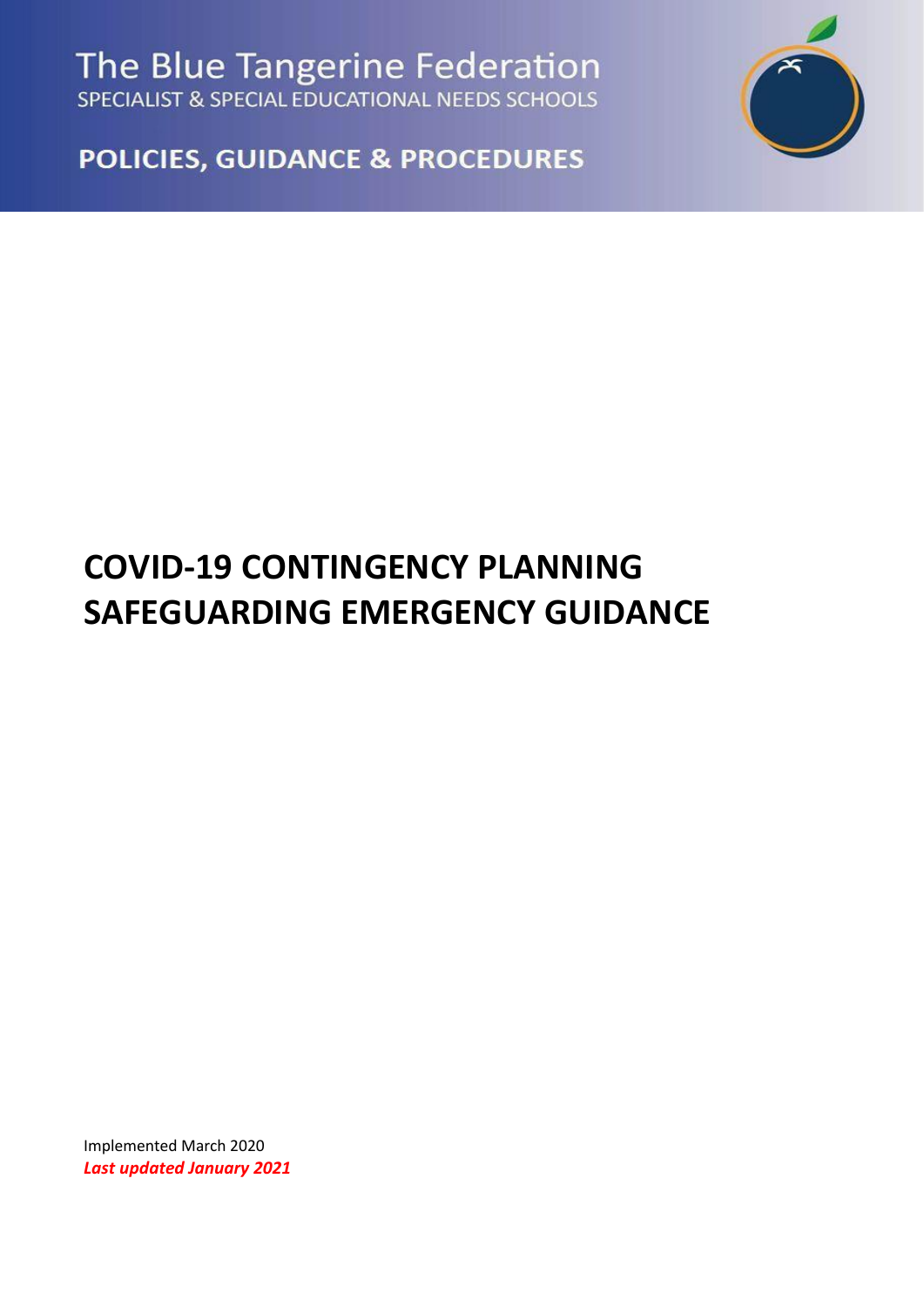## **General Principles**

Whenever the schools are operational, a DSL should be contactable.



All communication of a sensitive nature should continue to be exchanged via secure networks, e.g. CPOMS in preference to email. If all DSLs were ill and unable to work then the most senior member of staff available should consult with the Local Authority and this could involve making the decision to close the setting and sign post to other services.

# **Other Leadership Staff:**

Collett:

| Head of Lower School      | Alex Chaplin       |
|---------------------------|--------------------|
| Head of Middle School /   | <b>Ben Linford</b> |
| <b>Head of Curriculum</b> |                    |
| Head of Upper School      | Jennie Witter      |
| Head of Interventions     | Anu Gray           |
| <b>Head of Outreach</b>   | Karen Thorp        |

St Luke's:

| <b>Head of Lower School</b>    | Kat Douch      |
|--------------------------------|----------------|
| Head of Middle School 1        | Paula Leonard  |
| Head of Middle School 2        | Hayley Lampard |
| Head of Upper School           | Amy Tallantire |
| Head of Interventions          | Rachel Andrew  |
| <b>LOtC Coordinator</b>        | Josh Crosswell |
| <b>Transitions Coordinator</b> | Jacqui Roper   |

As with non-lockdown times, there will be provision for appropriate first aid and specialist expertise where safely manageable. If this is not practical or available, due to staff isolation, then the most senior person should risk assess the situation and communicate temporary arrangements to the relevant staff. If the arrangements agreed put anybody at risk or could result in adding additional pressure to essential services, e.g. NHS then this should be discussed with the LA and/or parents to agree whether it is suitable that school continues.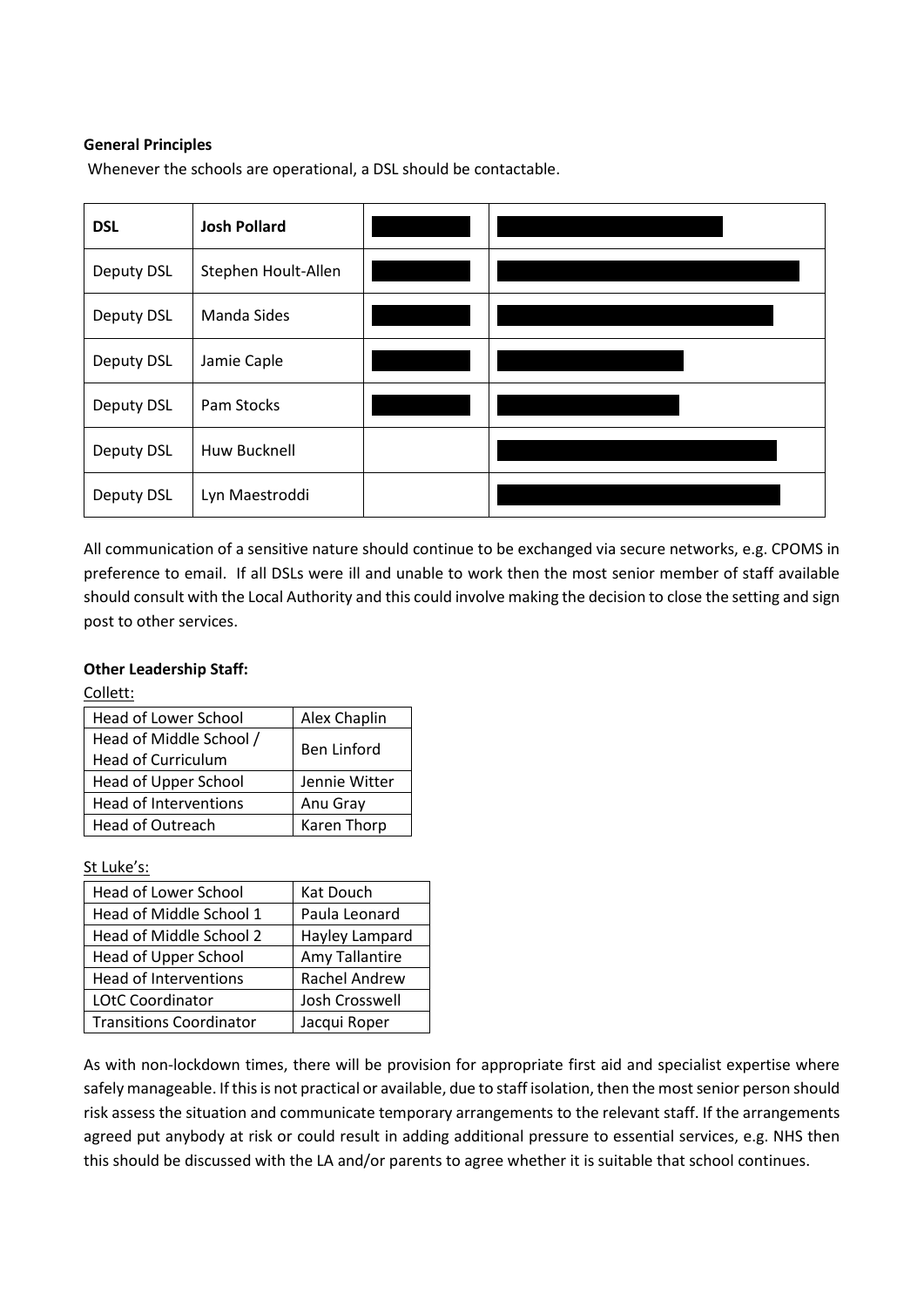# **Daily contact with all students**

The Executive Head, Heads of School and DSL have produced a list of our most vulnerable children. All of these children have been offered in-school provision. Not all children will be physically attending school. This is either because parents/carer are opting not to send them in or because we are not able to safely offer full levels of attendance to all students at this time.

However, efforts to *contact all children at least once per school-day* will be made by relevant class staff. This will either be via:

- *A phone call to the parent* The member of staff will phone the parent and request to be put on loudspeaker to speak to the child.
- *A video call to the parent* The member of staff will video call the parent over Microsoft Teams or Zoom which the parent will set up for the child.

*DURING A VIDEO CALL, MORE THAN 1 MEMBER OF STAFF MUST BE PRESENT. THIS COULD BE MANAGED THROUGH:*

- o *2 members of staff logging into the video call separately*
- o *2 members of staff being present in the same room and engaging in the video call*
- o *1 member of staff engaging in the video call with 1 other member of staff within earshot in the same room but continuing with their own work.*

Each day, the method of contact will be recorded on a spreadsheet, separately from the school's attendance register. The corresponding codes to record are displayed as a key on the spreadsheet.

## **The above contacts will be recorded on:**



## **When it has not been possible to make contact**

When it has not been possible to make contact for **2** Days in a row, the class staff must notify the DSL. The DSL will then ensure that contact with parent and child is chased until established. Non-contact will be treated and responded to in the same way as unexplained absences would ordinarily be.

# *Specific safeguarding concerns will continue to be recorded on CPOMS and responded to as per federation policy.*

DSLs will continue to act upon the information shared via CPOMS. This includes liaison with specialist services and social workers where concerns are raised. Where children have long-term or chronic health needs, regular contact should be made with specialist health teams via the SENCO. Any actions taken should be detailed on CPOMS as per normal safeguarding procedures.

Every D/DSL should ensure that they have access to an internet connected electronic device in the event that they were required to work remotely. If this is the case then appropriate procedures should be followed to ensure confidentiality of data and safeguarding of staff and children. This includes:

- Agreeing & arranging any home visits with another DSL to avoid the possibility of lone working.
- If using a personal telephone to make phone contact, withhold number so that this is not available to the parents/carers.
- Locking/logging out of electronic device after use and ensuring that CPOMS information is secure at all times (e.g. not visible to others).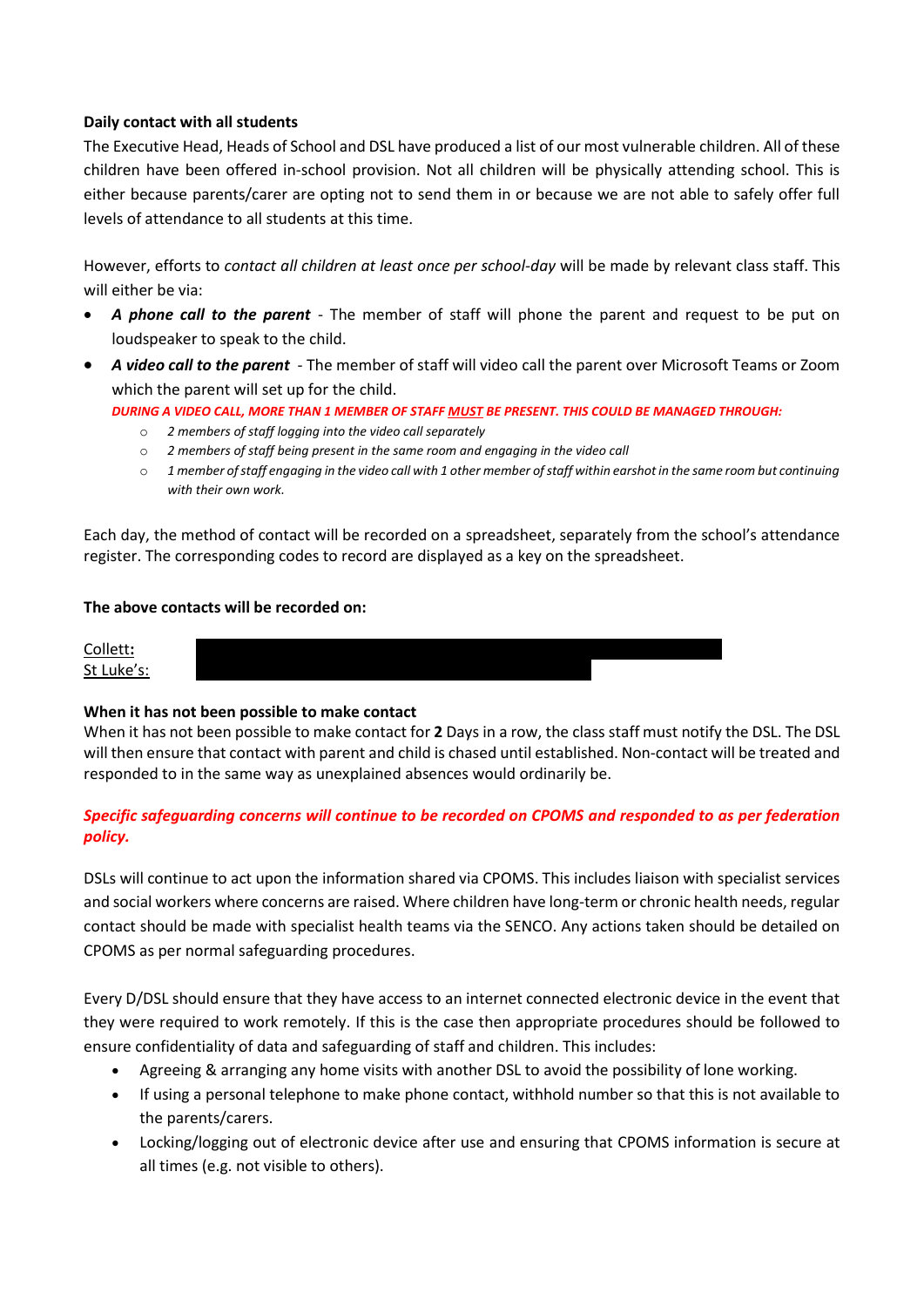In cases of self-isolation, DSLs should take precautions to protect themselves from risk of infection. This includes viewing home/children through a window, standing 2 metres back from the front door or liaising with a social worker or other professional involved who may be visiting (this limiting the need for DSLs to visit). In this case, the information from the professional who has visited should be shared and added to CPOMS.

In addition to the contact made proactively by the schools the DSL **must**, at regular intervals, remind parents/carers of how they too can access services and report safeguarding concerns (even if out of hours). This includes sharing screen shots/weblinks via Class Dojo and other communications.

Where a school receives an Operation Encompass (domestic violence) notification, the in-box should be checked and appropriate action taken and recorded on CPOMS. If the schools close completely then the LA will be informed and the notifications will be received on the first day returning to school.

The DSL is part of the **Emergency Planning Team (EPT).** Therefore, this team should be briefed at every weekly meeting with the lists of most vulnerable rated list reviewed and shared where appropriate. This should identify/delegate responsibility for contact within the team of DSLs and/or other appropriate staff.

All CPOMS notes should clearly indicate the following:

- The type of communication, e.g. in person, on the phone
- Details of parties involved, e.g. which staff visited
- Summary of conversation & any other points to note
- Any recommendations or signposting to services given to family
- Arising actions and next steps (or 'no further action' if just for monitoring)

The notes added should tick the category COVID-19 CLOSURE (under parental contact category) as well as any other relevant categories. This will help us monitor the impact of the current situation on our families.

# **Attendance**

Daily attendance will be taken on Arbor. Children in school will be marked as 'present'. Children who are not in school will be marked as 'C' for authorised absence. The only exception to this will be for children who are shielding, self-isolating or quarantining; in such circumstances, they will be marked as 'X' on the register inline with DfE guidance.

If children are absent, on days the school is expecting them in, then contact should be made with the family to check they are safe and well. However, as long as they are accounted for no further action needs to be taken other than making a note on the register.

During this period, no sanctions will be processed (e.g. penalty notice or prosecutions). The priority is ensuring children are safe, well and accounted for.

The school reception should update the Head of School with attendance figures each day. These should also be supplied to the LA and/or the DfE daily as requested following their channels of communication.